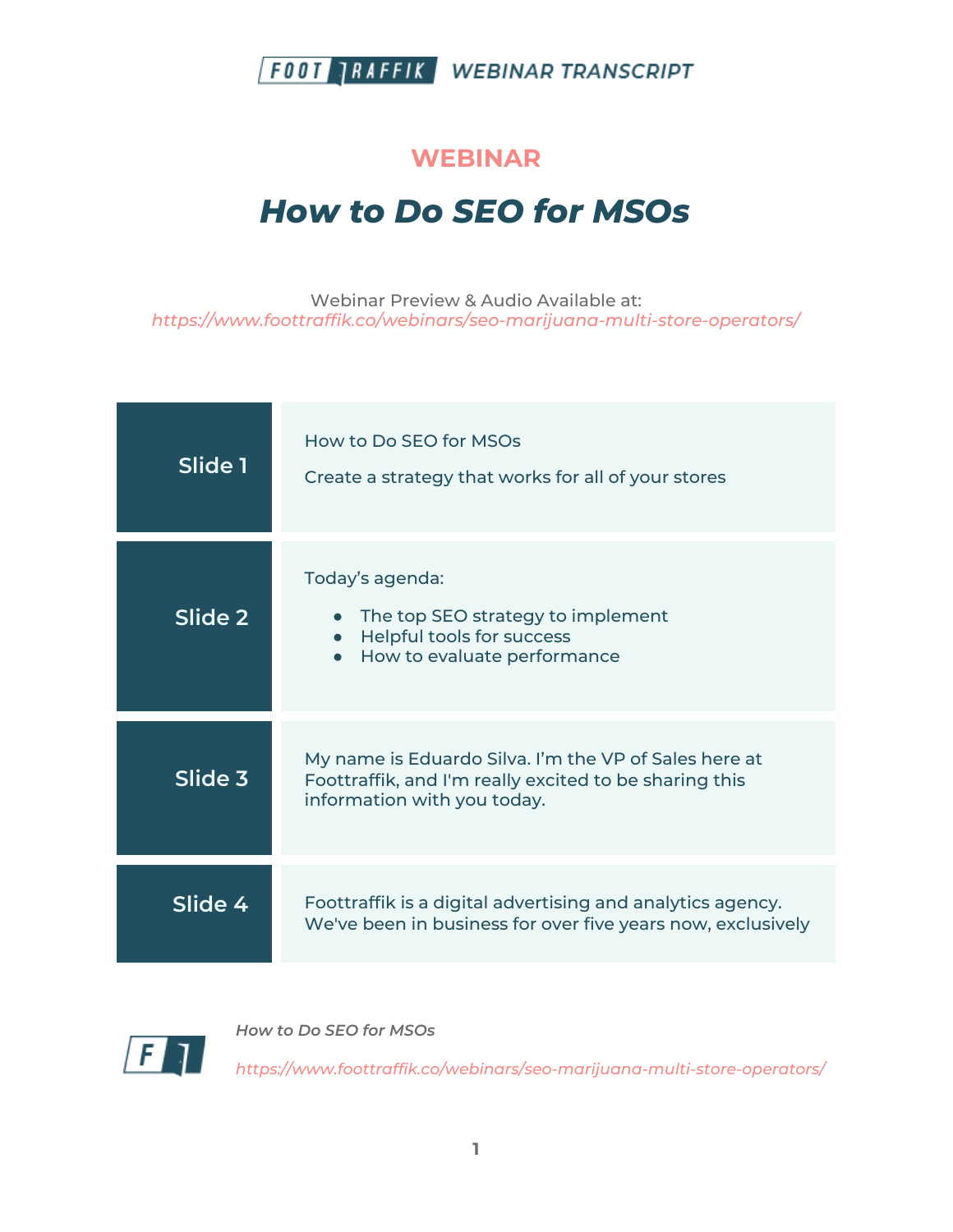|         | focused on dispensaries and delivery services within<br>North America. We're really excited to be helping advance<br>our industry forward.                                                                                                                                                                                                                                                                                                                                                                                                                                                                     |
|---------|----------------------------------------------------------------------------------------------------------------------------------------------------------------------------------------------------------------------------------------------------------------------------------------------------------------------------------------------------------------------------------------------------------------------------------------------------------------------------------------------------------------------------------------------------------------------------------------------------------------|
| Slide 5 | A couple of housekeeping items before we get started.<br>If you have your cell phones on you, please put them<br>facing down on your desk or mute them. We are going to<br>be covering a lot of information in a very short window of<br>time and it helps to retain focus.<br>Familiarize yourself with the Zoom interface. If you<br>haven't become a master at Zoom yet, if you go to the<br>bottom of your screen there is a Q&A button. We do have<br>moderators with us today that will be addressing<br>questions throughout the webinar.                                                               |
| Slide 6 | Before getting into the vital strategies that you need to be<br>using, let's do a quick recap of what SEO is.<br>SEO stands for Search Engine Optimization, which is the<br>practice of increasing the quantity and quality of traffic to<br>your website through organic search engine results.<br>Organic search traffic is unpaid traffic that comes from<br>Google.<br>When customers want to find a dispensary near them,<br>they turn to search—and Google, in particular. And if you<br>want to show up in those search results, then it's crucial<br>that you have a robust SEO strategy and a team to |



*How to Do SEO for MSOs*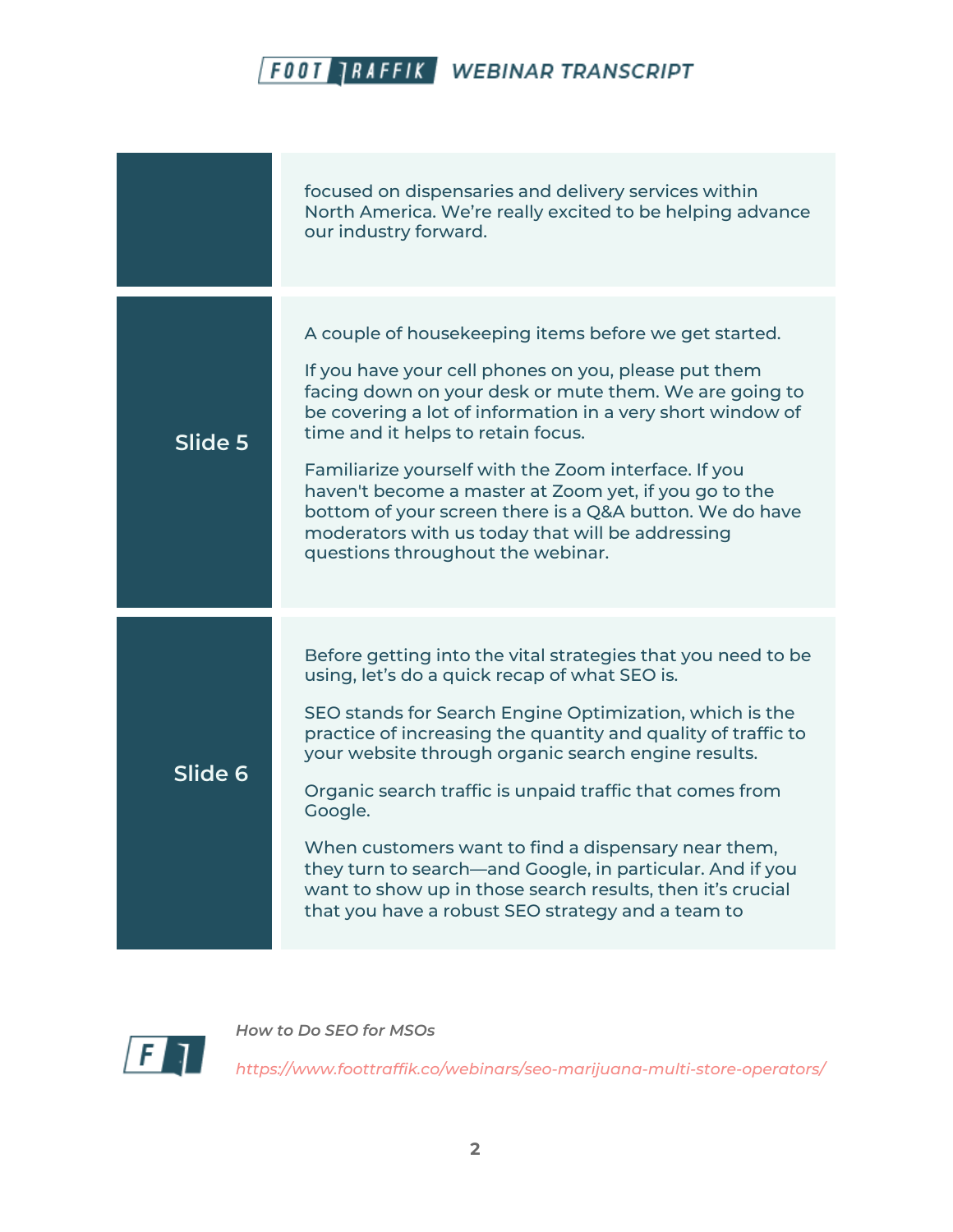|         | implement it. Otherwise, searchers will go right to your<br>competition.<br>Search engine optimization shows that your page is                                                                                              |
|---------|-----------------------------------------------------------------------------------------------------------------------------------------------------------------------------------------------------------------------------|
|         | relevant for particular keywords. In our business, that may<br>be "San Diego dispensary," "Detroit provisioning center,"<br>or "Santa Rosa marijuana delivery."                                                             |
|         | Optimizing your site around these keywords makes it<br>more likely that people who are looking for your services<br>will find you.                                                                                          |
|         | When you have a good SEO strategy, two things will                                                                                                                                                                          |
|         | happen.<br>One, you'll show up higher in search results, and two,<br>you'll get more organic traffic.                                                                                                                       |
|         | When you rank better in Google, it helps create brand<br>trust and authority. It shows searchers that your site is<br>relevant and that it may be useful for them. They<br>automatically equate high rankings with quality. |
| Slide 7 | Plus, because searchers rarely look past the first page of<br>results, your higher ranking will lead to more organic<br>traffic.                                                                                            |
|         | In fact, the top three results of a search tend to get 75% of<br>all organic traffic. The lower you are on the search results,<br>the less traffic you'll get.                                                              |
|         | Organic traffic is one of the most dependable sources of<br>traffic and revenue for many businesses. According to<br>research from Hubspot, organic search is responsible for<br>94% of all web traffic.                    |
|         |                                                                                                                                                                                                                             |



*How to Do SEO for MSOs*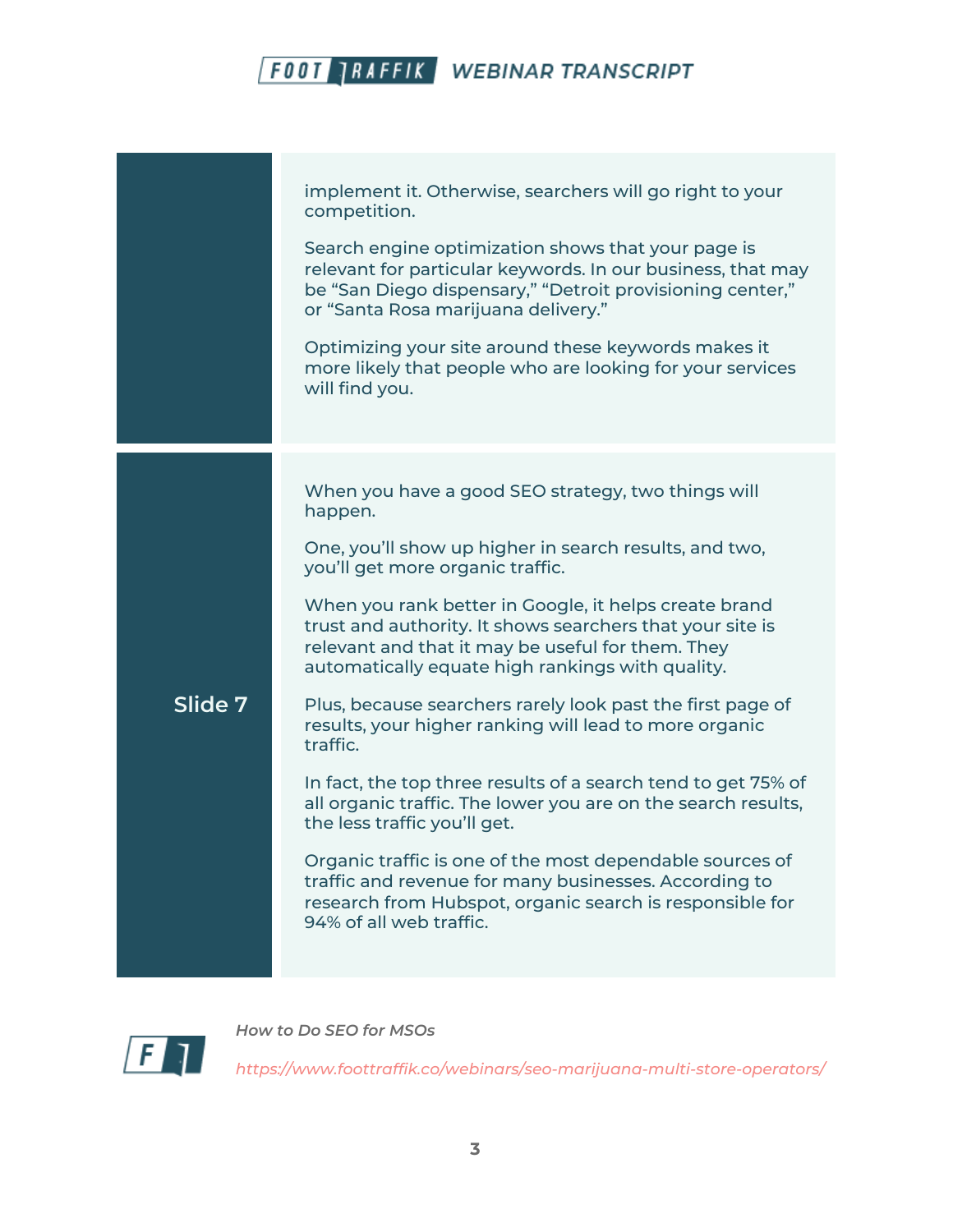|         | And it's not just any web traffic. Thanks to your<br>optimization, it will be relevant, high-quality traffic. These<br>are people who are already looking for you. They're<br>already interested in what you're selling.<br>With SEO, you're ensuring that your website is always<br>working for you, and your website is always active. As Neil<br>Patel, the popular SEO expert says, your website is your<br>24-hour salesman.                                                         |
|---------|-------------------------------------------------------------------------------------------------------------------------------------------------------------------------------------------------------------------------------------------------------------------------------------------------------------------------------------------------------------------------------------------------------------------------------------------------------------------------------------------|
| Slide 8 | This is the revenue attribution data for one of our clients<br>over 6 months (December through May).<br>This client has a 10% conversion rate on visitors that<br>purchase on the website with an average order of \$100.<br>The client invested \$12,000 per month on our SEO<br>strategy across 16 locations.                                                                                                                                                                           |
| Slide 9 | When it comes to SEO, the first thing you need to focus<br>on is your website.<br>Your website should load quickly. You can check how<br>quickly your current site loads on Google's PageSpeed<br>Insights. This is part of creating a good user experience,<br>which Google now prioritizes.<br>Your website should also look great on mobile devices.<br>Google is prioritizing mobile more and more as searchers<br>increasingly use their smartphones to search, browse, and<br>shop. |



*How to Do SEO for MSOs*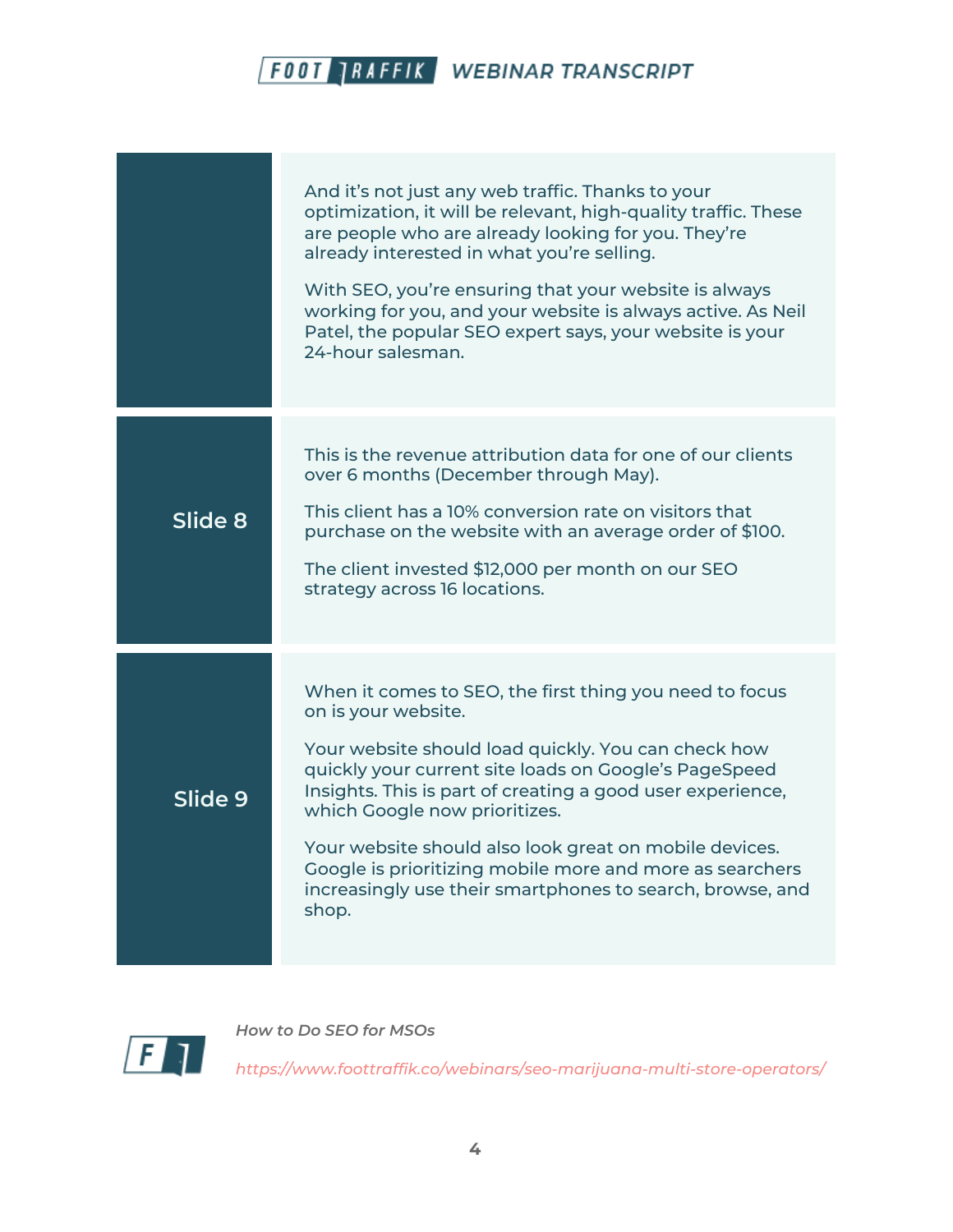|          | You also need to consider the URL structure and your site<br>architecture. This means that any pages in addition to<br>your homepage need to be organized in a way that<br>makes sense to Google and your web visitors. For<br>example, your location pages should use your dispensary<br>page as a parent page. |
|----------|------------------------------------------------------------------------------------------------------------------------------------------------------------------------------------------------------------------------------------------------------------------------------------------------------------------|
|          | The URLs you use matter as well. They should clearly<br>identify what's on the page. Let's say we're doing location<br>pages for your dispensaries in Massachusetts. We would<br>use the city names as the URL, so for example,<br>yourdispensary.com/dispensaries/boston                                        |
|          | When creating pages, you'll want to use the appropriate<br>keywords in your metadata, like your title tags and your<br>alt text.                                                                                                                                                                                 |
|          | Another crucial tool, especially right now, is your online<br>menu. To be able to measure the success of your SEO<br>strategy, you need a menu like Olla, Woo-commerce, or<br>Dutchie that allows for revenue attribution.                                                                                       |
|          | I mentioned dispensary location pages, and we're going<br>to go into that deeper now because these are crucial for<br>reaching local audiences in each of your markets.                                                                                                                                          |
| Slide 10 | To properly optimize your dispensary location pages, you<br>need to have a keyword for each of your pages and use<br>that keyword within your title tag, your alt image text, and<br>the content of your page.                                                                                                   |
|          | When we create a location page for our clients, we also<br>include directions to the dispensary from nearby<br>locations, a list of amenities and local attractions, and an                                                                                                                                      |



*How to Do SEO for MSOs*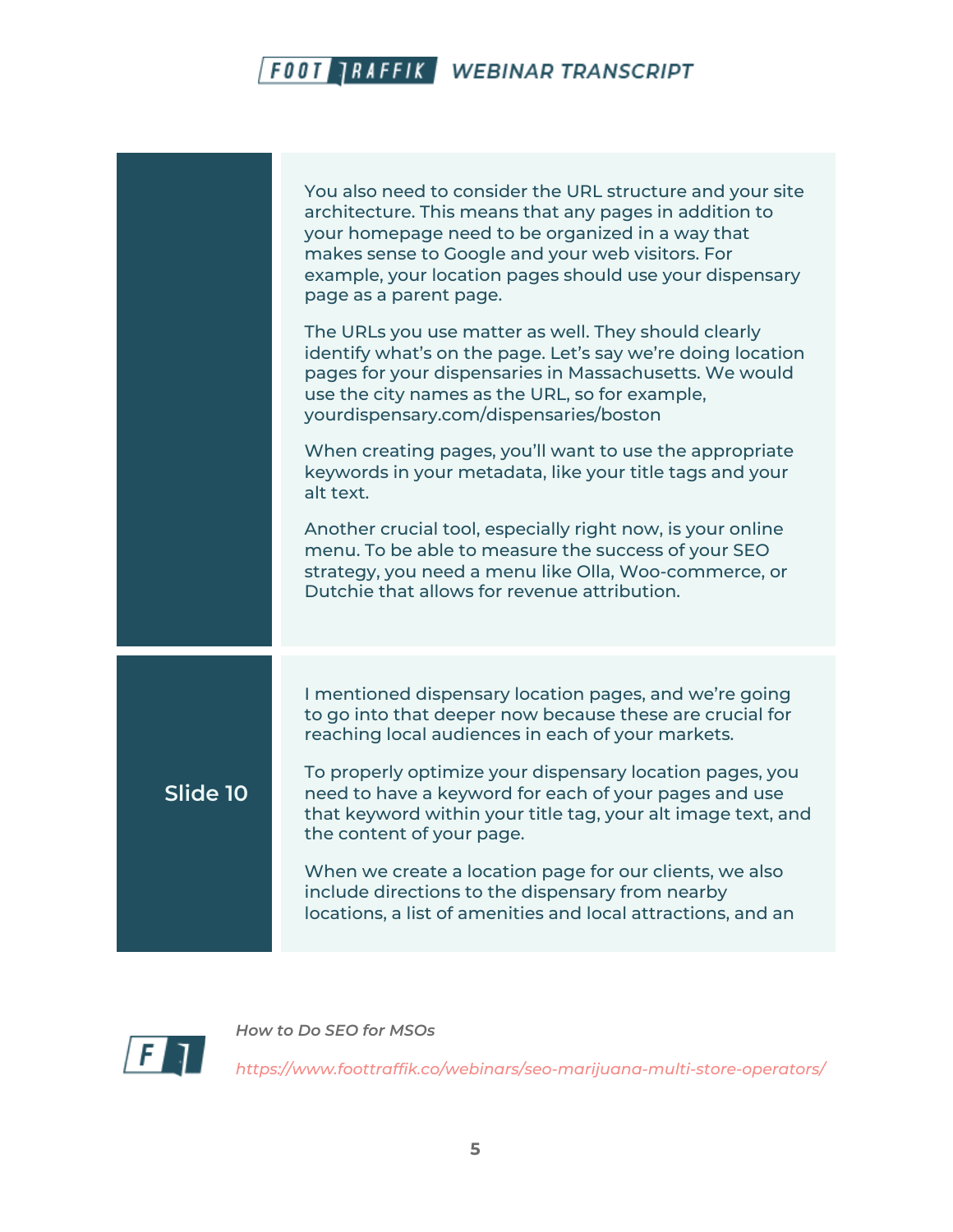| embedded Google map.<br>In addition, we include schema, which is a vocabulary of<br>tags that can be added to your HTML code. Schema<br>provides Google with more information about your<br>website so it can index it properly.<br>Basically, we're spelling out everything for Google and<br>showing how relevant your site is for local queries.<br>Your website content is vital for getting people to your<br>site and keeping them there. Creating quality content can<br>help boost your Google ranking and help you convert<br>more visitors into customers.<br>When creating content, make sure to include blog posts<br>that showcase local events or places. This helps increase<br>your local SEO for those locations. For example, you may<br>want to highlight the best food trucks in your city or the<br>most beautiful places to hike while high.<br>Educational content also helps you showcase your<br>Slide 11<br>authority and cement your brand. This is especially useful<br>for medical dispensaries. No need to make medical<br>claims, just provide information about cannabinoids,<br>terpenes, cultivars, and current research or news.<br>Content about your product selection or vendors can help<br>you show up in search results when potential customers<br>try to search for them.<br>Your content should use relevant keywords and be<br>written for your audience-not a search engine. Old<br>strategies like keyword stuffing will actually hurt your<br>search rankings because Google wants to provide users |  |
|-----------------------------------------------------------------------------------------------------------------------------------------------------------------------------------------------------------------------------------------------------------------------------------------------------------------------------------------------------------------------------------------------------------------------------------------------------------------------------------------------------------------------------------------------------------------------------------------------------------------------------------------------------------------------------------------------------------------------------------------------------------------------------------------------------------------------------------------------------------------------------------------------------------------------------------------------------------------------------------------------------------------------------------------------------------------------------------------------------------------------------------------------------------------------------------------------------------------------------------------------------------------------------------------------------------------------------------------------------------------------------------------------------------------------------------------------------------------------------------------------------------------------------------------------------|--|
|                                                                                                                                                                                                                                                                                                                                                                                                                                                                                                                                                                                                                                                                                                                                                                                                                                                                                                                                                                                                                                                                                                                                                                                                                                                                                                                                                                                                                                                                                                                                                     |  |
|                                                                                                                                                                                                                                                                                                                                                                                                                                                                                                                                                                                                                                                                                                                                                                                                                                                                                                                                                                                                                                                                                                                                                                                                                                                                                                                                                                                                                                                                                                                                                     |  |



*How to Do SEO for MSOs*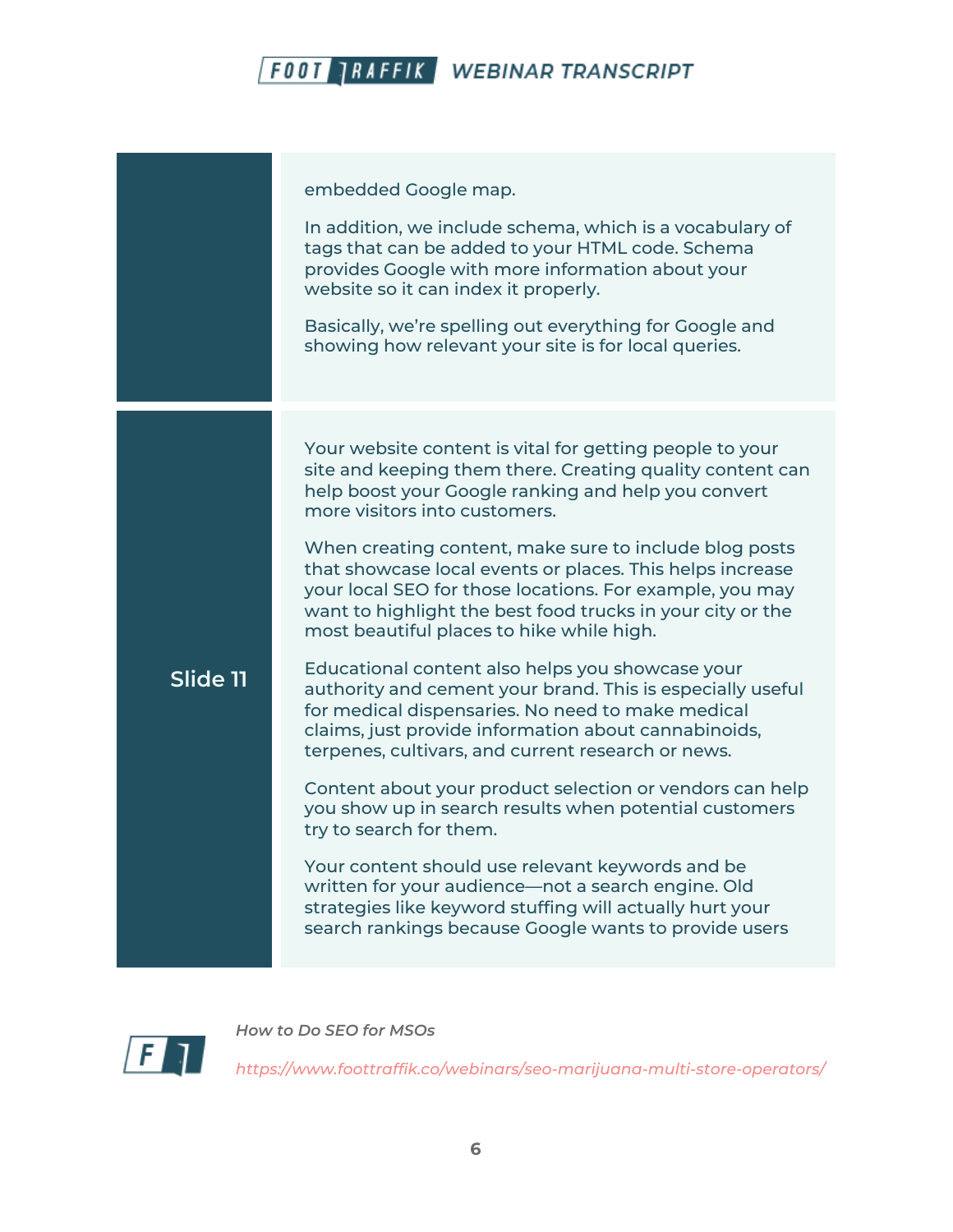the best experience possible. Google won't send users to a site that looks spammy. You also want to make sure your content is working for you. Use strong calls-to-action and make sure to have email and text opt-ins on your pages and blog posts. **Slide 12** SEO isn't just your website. There are off-site factors that can impact your ratings as well. We're going to jump into those now. The first one is your Google My Business profile. "The State of Local SEO" report released this week by Moz shows that your Google My Business or your GMB profile is the most important local ranking factor. It's free to create a profile, and if you haven't already, you should claim each of your locations. When creating your GMB profile, make sure to use the actual name of your dispensary and then follow it by the word dispensary. For example, Rise would be Rise Dispensary. Do not add in the name of your city or try to stuff your name with keywords. You should create a description of your location that includes relevant keywords, the types of products you carry, and anything that helps set your dispensary apart. Make sure that your name, address, and phone number are correct and that they are the same as they appear on your website.



*How to Do SEO for MSOs*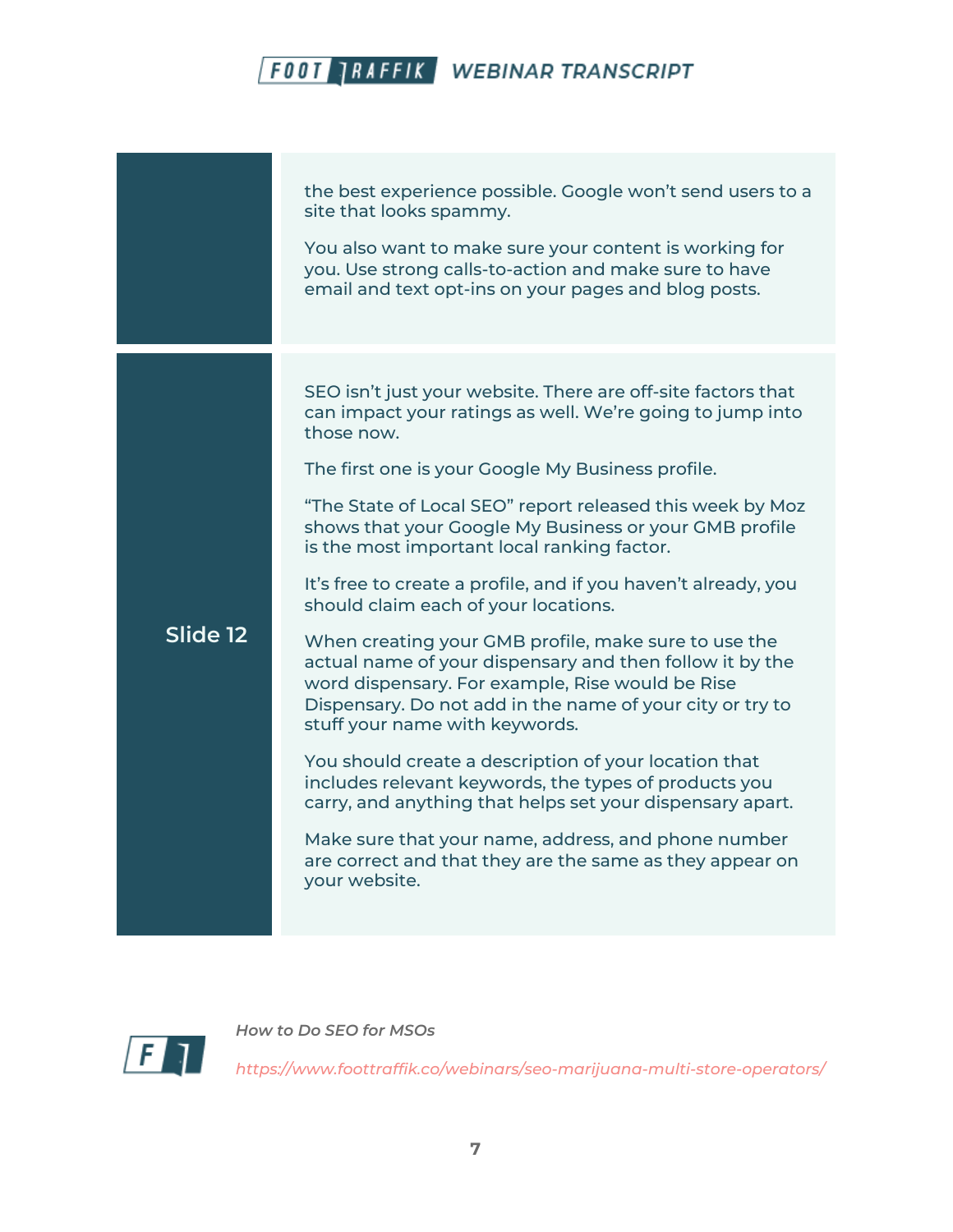The second most important off-site local ranking factor according to the recent Moz report is reviews.

Google wants to send people to the websites that best match their search. Part of this is ensuring they have a positive experience there. To do this, they rely on what others have said.

To rank well, you'll want to get at least one new review a day and score a 4.7-star average. Fewer stars will result in fewer sales. Customers take reviews into account when making a purchase, so this isn't just about SEO. It helps you on two fronts.

Because we're talking about SEO, Google reviews are the most valuable. While other reviews are helpful when customers are shopping around, when it comes to SEO, Google is King.

To get reviews, you'll want to make sure your budtenders are asking your customers for them after a positive experience. You can also create flyers with a QR code to place in bags or re-engage customers with SMS to ask for a Google review.

In terms of reputation management, you should check your reviews regularly and respond to both positive and negative reviews.

For negative reviews, try to take the encounter offline by offering your phone number. If you're able to address the reviewer's concerns, they may be willing to update their review and leave you positive feedback instead.



**Slide 13**

*How to Do SEO for MSOs*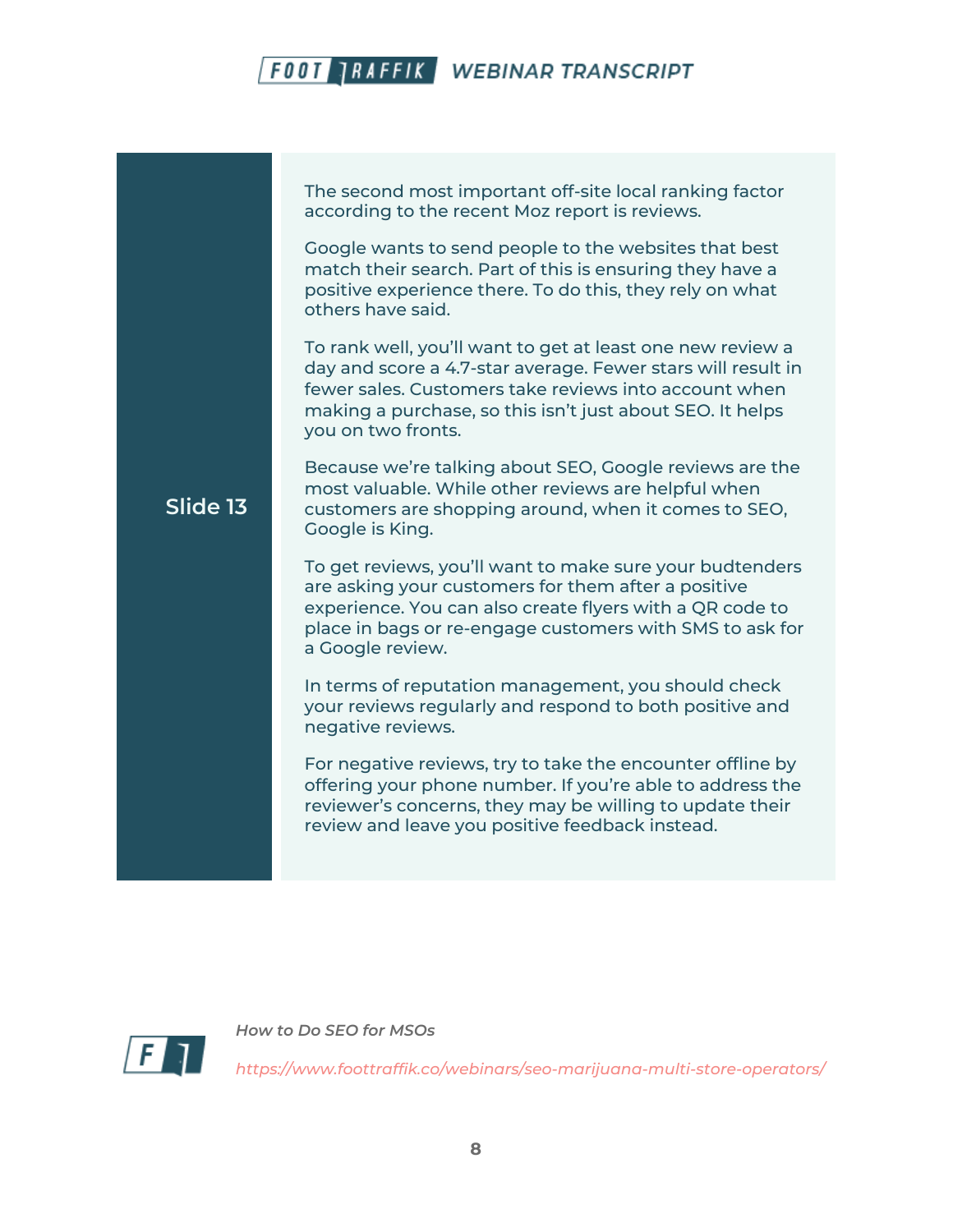|          | Our last off-site ranking factor is link building.                                                                                                                                                                                                                                                                                               |
|----------|--------------------------------------------------------------------------------------------------------------------------------------------------------------------------------------------------------------------------------------------------------------------------------------------------------------------------------------------------|
|          | Creating a link building strategy will help showcase the<br>relevance and authority of your website.                                                                                                                                                                                                                                             |
|          | Link signals account for about 28% of organic ranking<br>factors and 17% of Google's local pack ranking factors, so<br>you can't ignore it.                                                                                                                                                                                                      |
|          | When people link to your site, they're essentially<br>endorsing you. Those links help to build site authority.<br>They tell Google that people like your content and that it's<br>relevant.                                                                                                                                                      |
| Slide 14 | The best way to get backlinks is to create good content<br>that people want to share via social or on their own blog<br>posts. By showcasing your knowledge of the industry and<br>of cannabis in general, you can create content that people<br>want to link to. You can also guest post on relevant sites<br>to help build your links as well. |
|          | Another way to get links to your site is by ensuring you're<br>listed in directories like Yelp, Weedmaps, and Leafly and<br>by speaking or presenting at cannabis events and<br>conferences.                                                                                                                                                     |
|          | The quality of the links matters, of course. While you want<br>many links, they should be from relevant sites or<br>individuals as their domain authority helps increase the<br>value of the link. Plus, the text that they use to link to you,<br>known as the anchor text, should be relevant to the<br>content that's being linked to.        |
| Slide 15 | To create your SEO strategy and to measure its success,<br>you need to make sure you have the right tools.                                                                                                                                                                                                                                       |



*How to Do SEO for MSOs*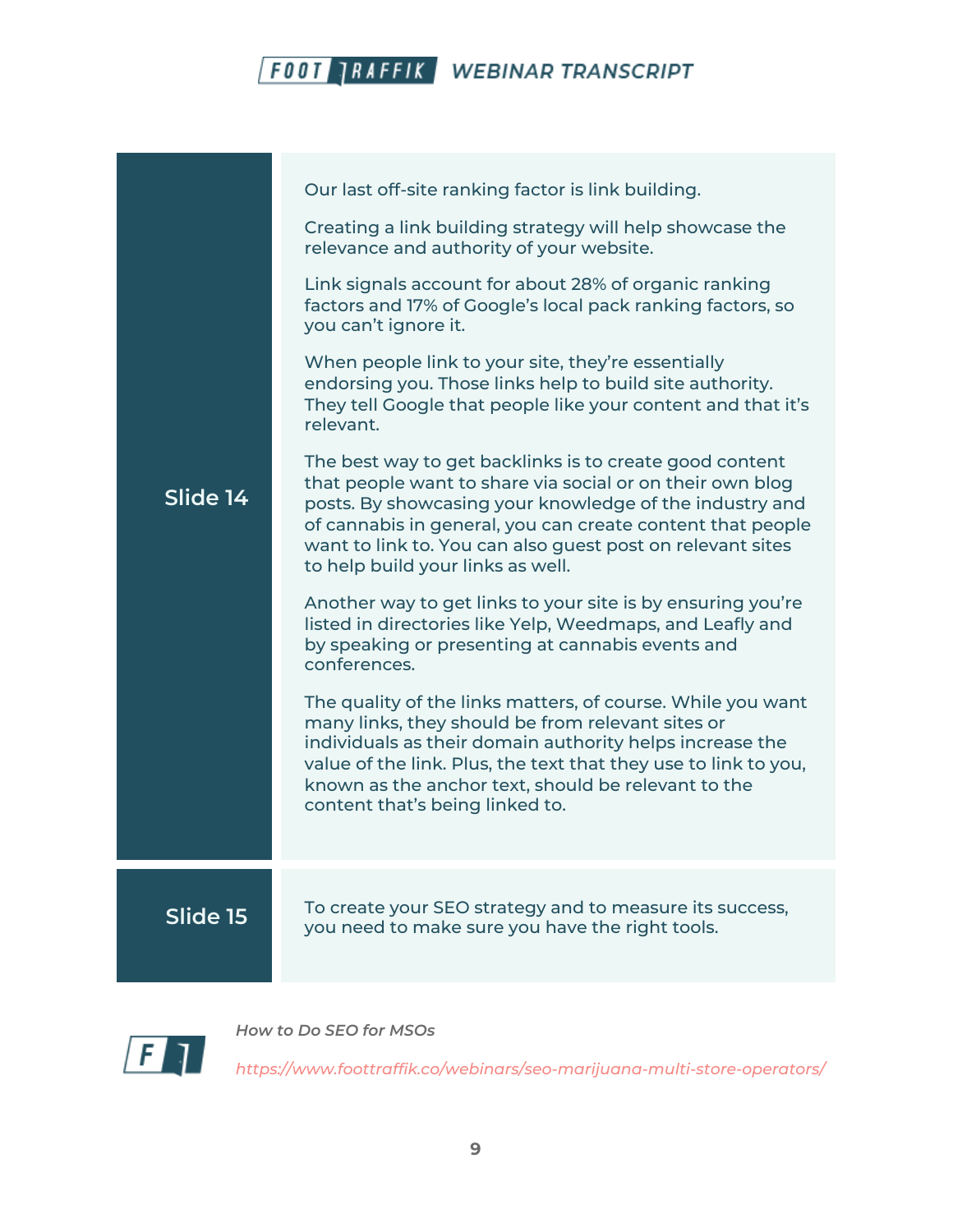There are plenty of options out there. Ahrefs and SEMrush can help you do keyword research and SEO audits. You can also track your website to see how your rankings change over time.

To track and monitor the effectiveness of your SEO strategy, you need to ensure you have Google Analytics set up properly. Too many dispensaries think they have Google Analytics set up correctly, but we've often had to fix it for clients, so make sure you've set it properly to get all of the benefits. Google Search Console should also be enabled.

Of course, to create the pages and content on your site and optimize them, you need a team of people dedicated to your SEO efforts, including a web developer and designer, a copywriter, a blogger, and an SEO specialist at the minimum. The simplest way to hire all of these professionals without crushing your budget is to work with an established agency like Foottraffik.

Now that you have your tools, you need to start tracking.

Saving your site in Ahrefs (A-Rafs) will allow you to monitor how you're ranking for particular keywords, what your domain authority is, and the number of backlinks you have. Being able to monitor changes means you can test out different strategies and see which ones work best for your company.

Once you have your Google Analytics set up, you should use it to track your organic traffic month over month and your ecommerce revenue.



**Slide 16**

*How to Do SEO for MSOs*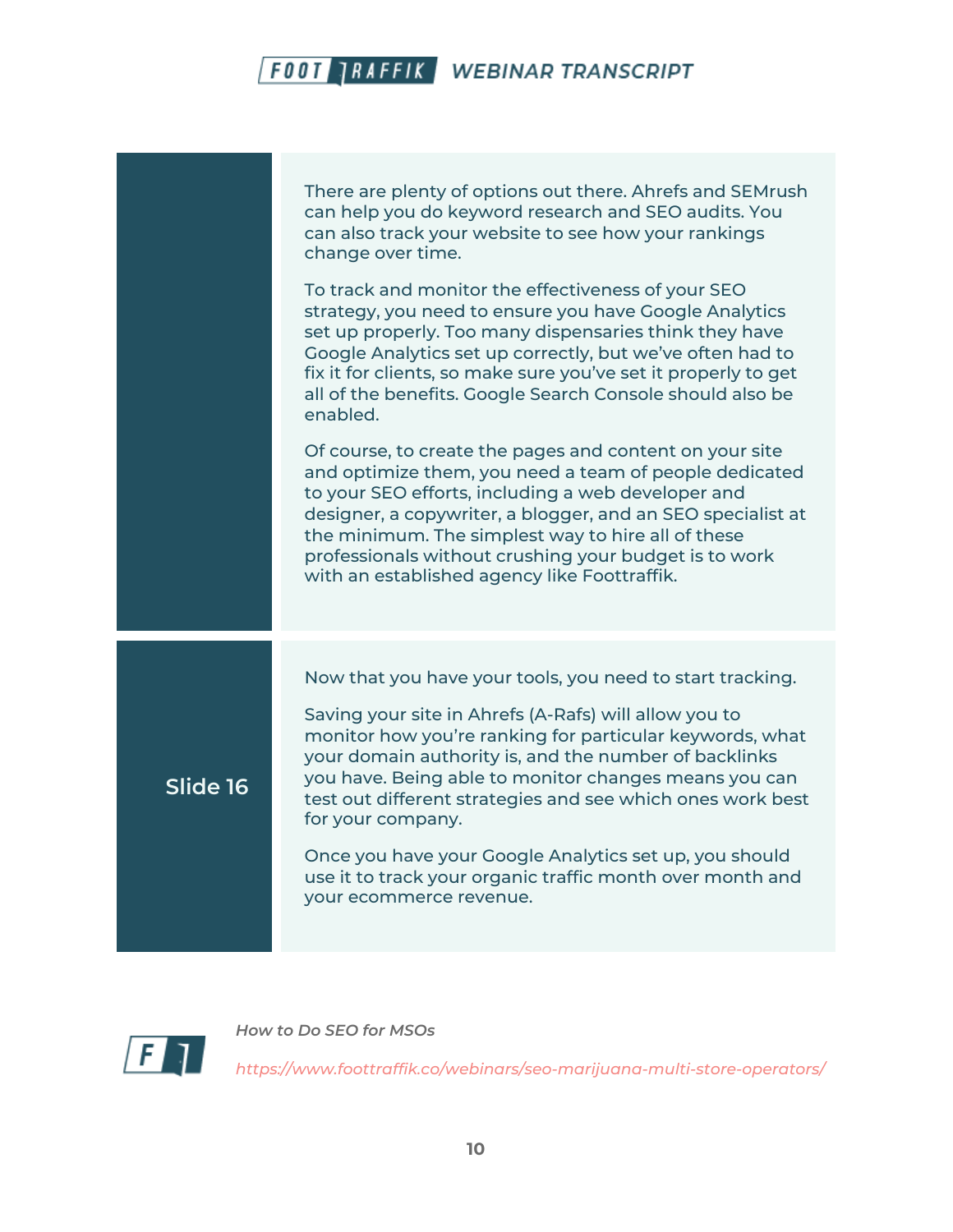|          | Using your Google Search Console, you can find new<br>keywords to rank for.<br>You can even use your GMB profile to get more<br>information. Using insights, you can see what people are<br>doing when they view your profile. Are they asking for<br>directions? Calling you?<br>This is the information you need to make your SEO<br>strategies more effective and reach your goals.                                                                                                                      |
|----------|-------------------------------------------------------------------------------------------------------------------------------------------------------------------------------------------------------------------------------------------------------------------------------------------------------------------------------------------------------------------------------------------------------------------------------------------------------------------------------------------------------------|
| Slide 17 | Here is another case study from one of our MSO clients<br>out of the East Coast. For the last 6 months, they<br>generated \$1.1 million revenue from SEO with an<br>investment of \$30,000 across 5 locations.<br>This client invested in an integrated SEO campaign using<br>a combination of content marketing. We wrote 10 new<br>articles per month for their blog.<br>We invested heavily in link building and on-page<br>optimization. Plus, we implemented a strategy to increase<br>Google reviews. |
| Slide 18 | Everyone wants to get to the top of Google. It's valuable<br>real estate. Those top three results get 75 percent of the<br>clicks. By creating a robust SEO strategy, you can start<br>moving your website up the rankings and get more<br>customers to your site.<br>At Foottraffik, SEO is in our blood. It's the first service we                                                                                                                                                                        |



*How to Do SEO for MSOs*